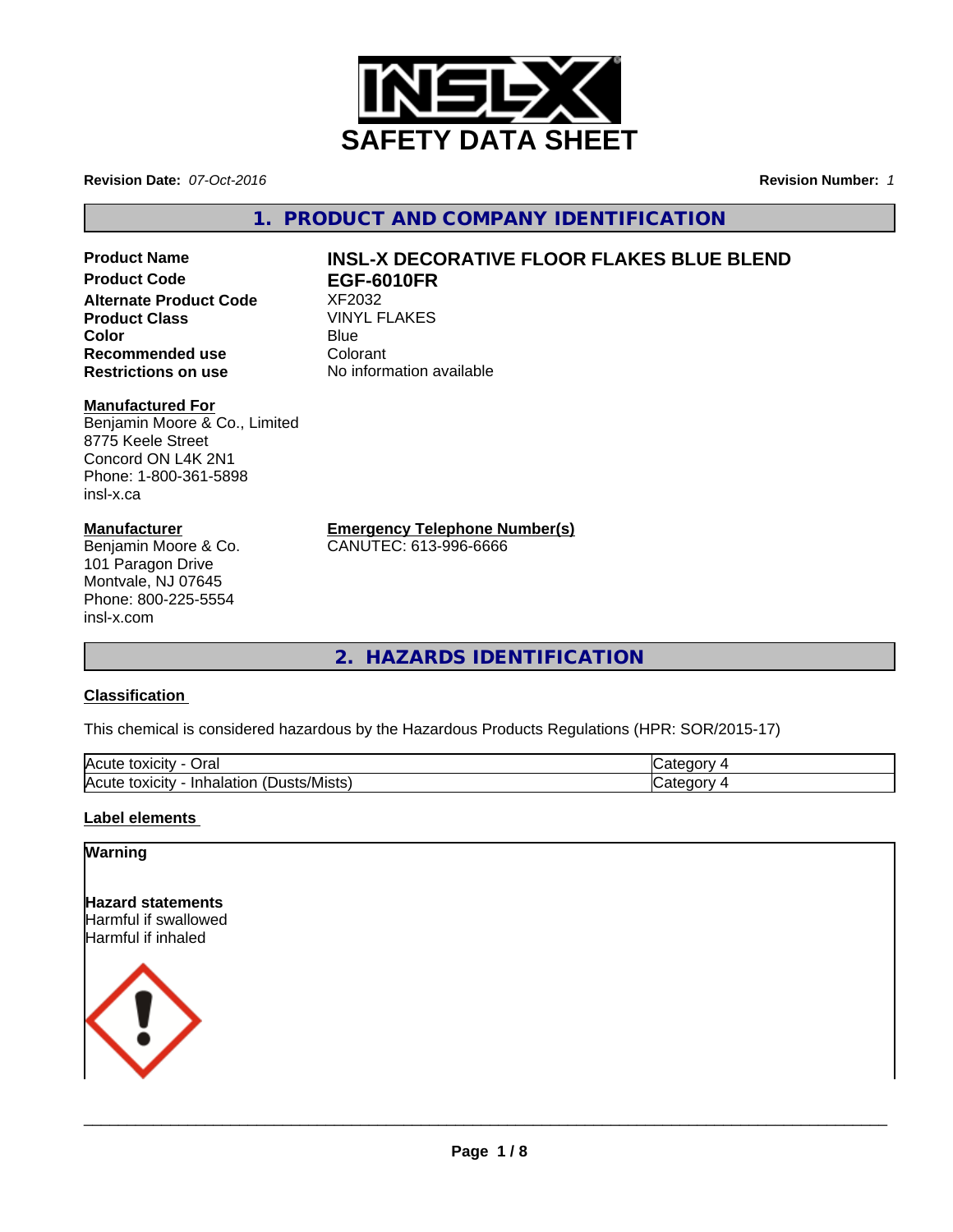**Appearance** Blue flakes **Odor** *Odor**Odor**Odor**Odor**Odor**Odor**Odor**Odor**Odor**Odor**Odor**Odor**Odor**Odor**Odor**Odor**Odor**Odor**Odor**Odor**Odor**Odor**Odor**Odor**Odor**Odor**Odor**O* 

#### **Precautionary Statements - Prevention**

Wash face, hands and any exposed skin thoroughly after handling Do not eat, drink or smoke when using this product Avoid breathing dust/fume/mist/vapors/spray Use only outdoors or in a well-ventilated area

#### **Inhalation**

If inhaled remove victim to fresh air and keep at rest in a position comfortable for breathing Call a POISON CENTER or physician if you feel unwell **Ingestion**

If swallowed call a POISON CENTER or physician if you feel unwell Rinse mouth

#### **Precautionary Statements - Disposal**

Dispose of contents/container to an approved waste disposal plant

#### **Other information**

No information available

# **3. COMPOSITION INFORMATION ON COMPONENTS**

| <b>Chemical Name</b>      | <b>CAS-No</b>                                                     | Weight % (max) |
|---------------------------|-------------------------------------------------------------------|----------------|
| Barium sulfate            | 13.<br>-<br>フフハ<br>$\sim$<br>− ∪<br>.                             | 100%<br>60     |
| Titaniu<br>dioxide<br>յum | -<br>$\sim$<br>$\sqrt{2}$<br>$\overline{\phantom{0}}$<br>346<br>v | 70/<br>70      |

| No hazards which require special first aid measures.                                               |
|----------------------------------------------------------------------------------------------------|
| Rinse thoroughly with plenty of water for at least 15<br>minutes and consult a physician.          |
| Wash off immediately with soap and plenty of water<br>removing all contaminated clothes and shoes. |
| Move to fresh air. If symptoms persist, call a physician.                                          |
| Clean mouth with water and afterwards drink plenty of<br>water. Consult a physician if necessary.  |
| None known.                                                                                        |
| Treat symptomatically.                                                                             |
|                                                                                                    |

**5. FIRE-FIGHTING MEASURES**

**Suitable Extinguishing Media** Media Use extinguishing measures that are appropriate to local circumstances and the surrounding environment.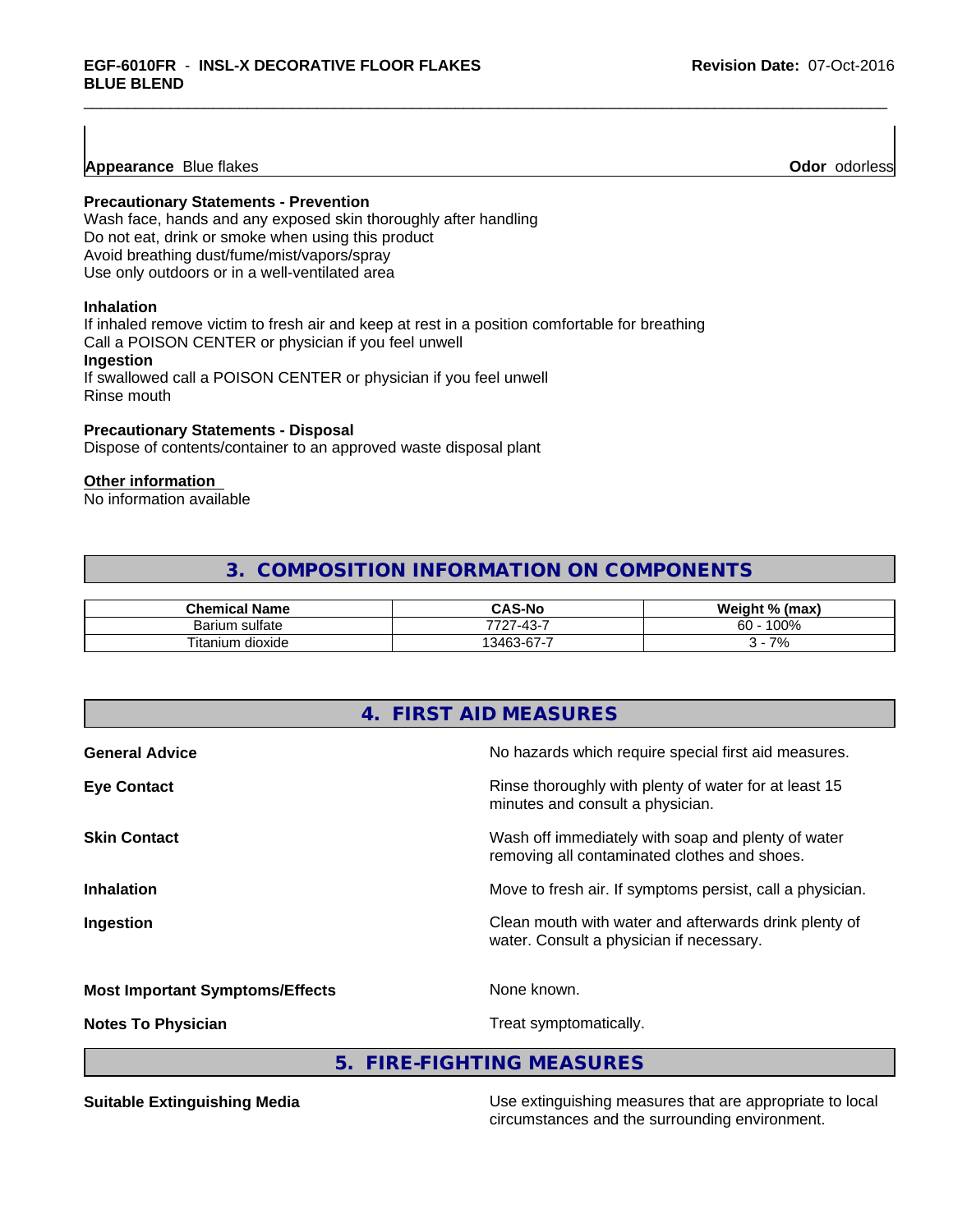| <b>Protective Equipment And Precautions For</b><br><b>Firefighters</b>                                                                                                                            | As in any fire, wear self-contained breathing apparatus<br>pressure-demand, MSHA/NIOSH (approved or equivalent)<br>and full protective gear. |  |  |
|---------------------------------------------------------------------------------------------------------------------------------------------------------------------------------------------------|----------------------------------------------------------------------------------------------------------------------------------------------|--|--|
| <b>Specific Hazards Arising From The Chemical</b>                                                                                                                                                 | No information available.                                                                                                                    |  |  |
| <b>Sensitivity To Mechanical Impact</b>                                                                                                                                                           | No.                                                                                                                                          |  |  |
| <b>Sensitivity To Static Discharge</b>                                                                                                                                                            | No.                                                                                                                                          |  |  |
| <b>Flash Point Data</b><br>Flash Point (°F)<br>Flash Point (°C)<br><b>Flash Point Method</b><br><b>Flammability Limits In Air</b><br><b>Lower Explosion Limit</b><br><b>Upper Explosion Limit</b> | Not applicable<br>Not applicable<br>Not applicable<br>Not applicable<br>Not applicable                                                       |  |  |
| Flammability: 0<br><b>NFPA</b><br><b>Health: 1</b>                                                                                                                                                | <b>Instability: 0</b><br><b>Special: Not Applicable</b>                                                                                      |  |  |
| <b>NFPA Legend</b><br>0 - Not Hazardous<br>1 - Slightly                                                                                                                                           |                                                                                                                                              |  |  |

- 2 Moderate
- 3 High
- 4 Severe

*The ratings assigned are only suggested ratings, the contractor/employer has ultimate responsibilities for NFPA ratings where this system is used.*

*Additional information regarding the NFPA rating system is available from the National Fire Protection Agency (NFPA) at www.nfpa.org.*

#### **6. ACCIDENTAL RELEASE MEASURES**

| <b>Personal Precautions</b>      | Avoid contact with skin, eyes and clothing. Ensure<br>adequate ventilation.                                                 |
|----------------------------------|-----------------------------------------------------------------------------------------------------------------------------|
| <b>Other Information</b>         | Ventilate the area.                                                                                                         |
| <b>Environmental Precautions</b> | See Section 12 for additional Ecological Information.                                                                       |
| <b>Methods For Clean-Up</b>      | Pick up and transfer to properly labeled containers.                                                                        |
|                                  | 7. HANDLING AND STORAGE                                                                                                     |
| <b>Handling</b>                  | Avoid contact with skin, eyes and clothing. Avoid breathing<br>vapors, spray mists or sanding dust. In case of insufficient |

**Storage** Keep container tightly closed. Keep out of the reach of

children.

ventilation, wear suitable respiratory equipment.

**Incompatible Materials Incompatible Materials No information available** 

**8. EXPOSURE CONTROLS / PERSONAL PROTECTION**

**Exposure Limits**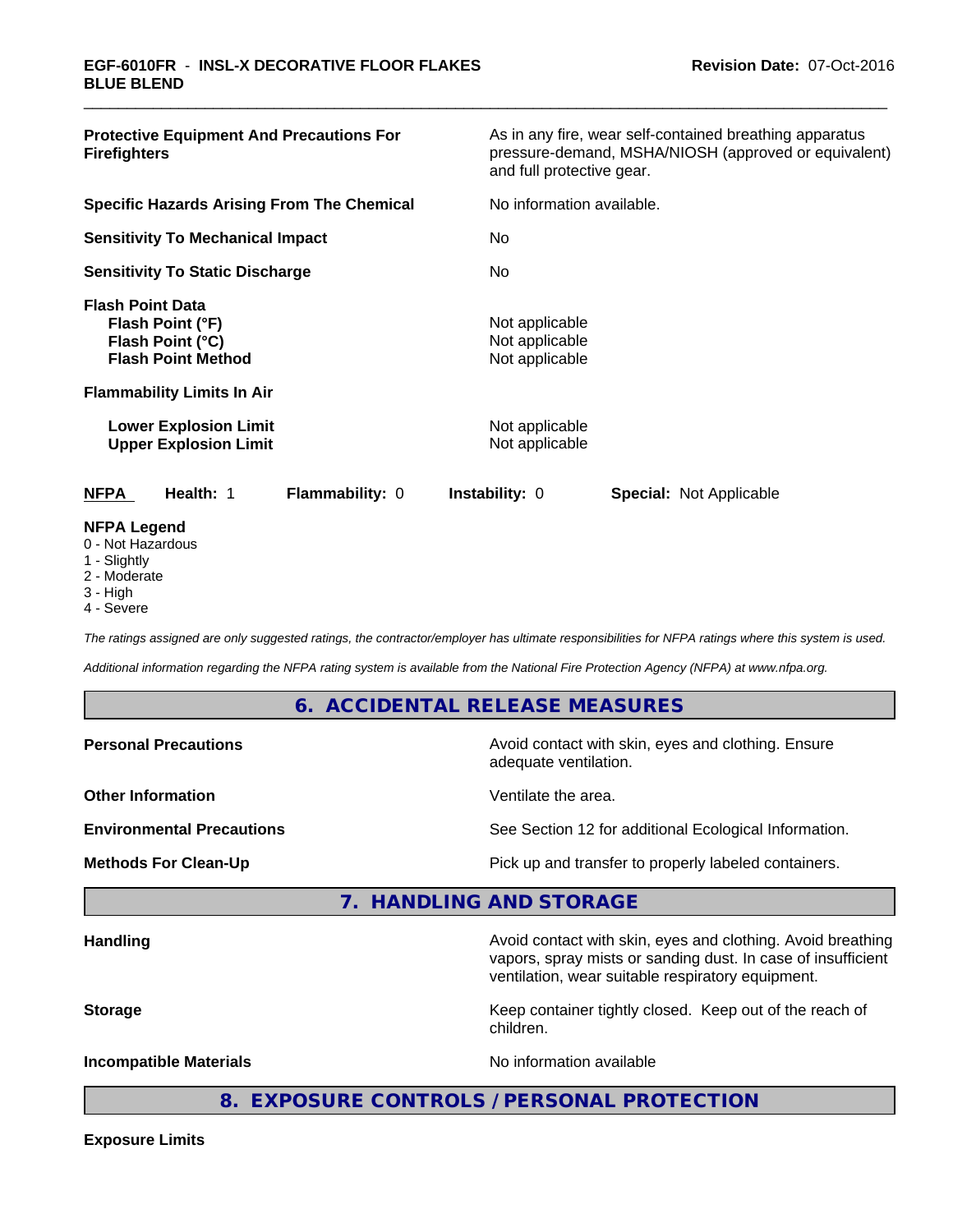*No exposure limits have been established for this product.*

| <b>Chemical Name</b> | <b>ACGIH</b>             | Alberta                    | British Columbia                                       | Ontario           | Quebec                                             |
|----------------------|--------------------------|----------------------------|--------------------------------------------------------|-------------------|----------------------------------------------------|
| Barium sulfate       | $5 \text{ mg/m}^3$ - TWA | 10 mg/m <sup>3</sup> - TWA | 10 mg/m <sup>3</sup> - TWA<br>$3 \text{ ma/m}^3$ - TWA | 10 mg/m $3$ - TWA | 10 mg/m $3$ - TWAEV<br>5 mg/m <sup>3</sup> - TWAEV |
| Titanium dioxide     | 10 mg/m $3$ - TWA        | 10 mg/m $3$ - TWA          | 10 mg/m $3$ - TWA<br>$3 \text{ ma/m}^3$ - TWA          | 10 mg/m $3$ - TWA | 10 mg/m $3$ - TWAEV                                |

#### **Legend**

ACGIH - American Conference of Governmental Industrial Hygienists Alberta - Alberta Occupational Exposure Limits

British Columbia - British Columbia Occupational Exposure Limits

Ontario - Ontario Occupational Exposure Limits

Quebec - Quebec Occupational Exposure Limits

N/E - Not established

# **Personal Protective Equipment**

**Engineering Measures Ensure adequate ventilation, especially in confined areas.** 

Safety glasses with side-shields. **Skin Protection Protection Protective gloves and impervious clothing. Respiratory Protection In case of insufficient ventilation wear suitable respiratory** equipment.

**Hygiene Measures Avoid contact with skin, eyes and clothing. Remove and Avoid contact with skin, eyes and clothing. Remove and Avoid contact with skin, eyes and clothing. Remove and** wash contaminated clothing before re-use. Wash thoroughly after handling.

## **9. PHYSICAL AND CHEMICAL PROPERTIES**

**Appearance** Blue flakes **Odor** odorless **Odor Threshold No information available** No information available **Density (lbs/gal)** 29.00 - 31.00 **Specific Gravity** 3.47 - 3.72 **pH pH**  $\blacksquare$ **Viscosity (cps)** No information available **Solubility No information available No information available Water Solubility No information available No information available Evaporation Rate No information available No information available Vapor Pressure** No information available **Vapor Density No information available No information available Wt. % Solids** 100 **Vol. % Solids** 100 Wt. % Volatiles 0 **Vol. % Volatiles** 0 **VOC Regulatory Limit (g/L)** Not applicable **Boiling Point (°F)** No information available **Boiling Point (°C)** No information available **Freezing Point (°F)** No information available **Freezing Point (°C)** The state of the Mondo No information available **Flash Point (°F)** Not applicable **Flash Point (°C)** Not applicable **Flash Point Method** Not applicable **Flammability (solid, gas)** Not applicable **Upper Explosion Limit** Not applicable **Lower Explosion Limit Contract Accord Accord Accord Accord Accord Accord Accord Accord Accord Accord Accord Accord Accord Accord Accord Accord Accord Accord Accord Accord Accord Accord Accord Accord Accord Accord Accord Autoignition Temperature (°F)** No information available **Autoignition Temperature (°C)** No information available **Decomposition Temperature (°F)** No information available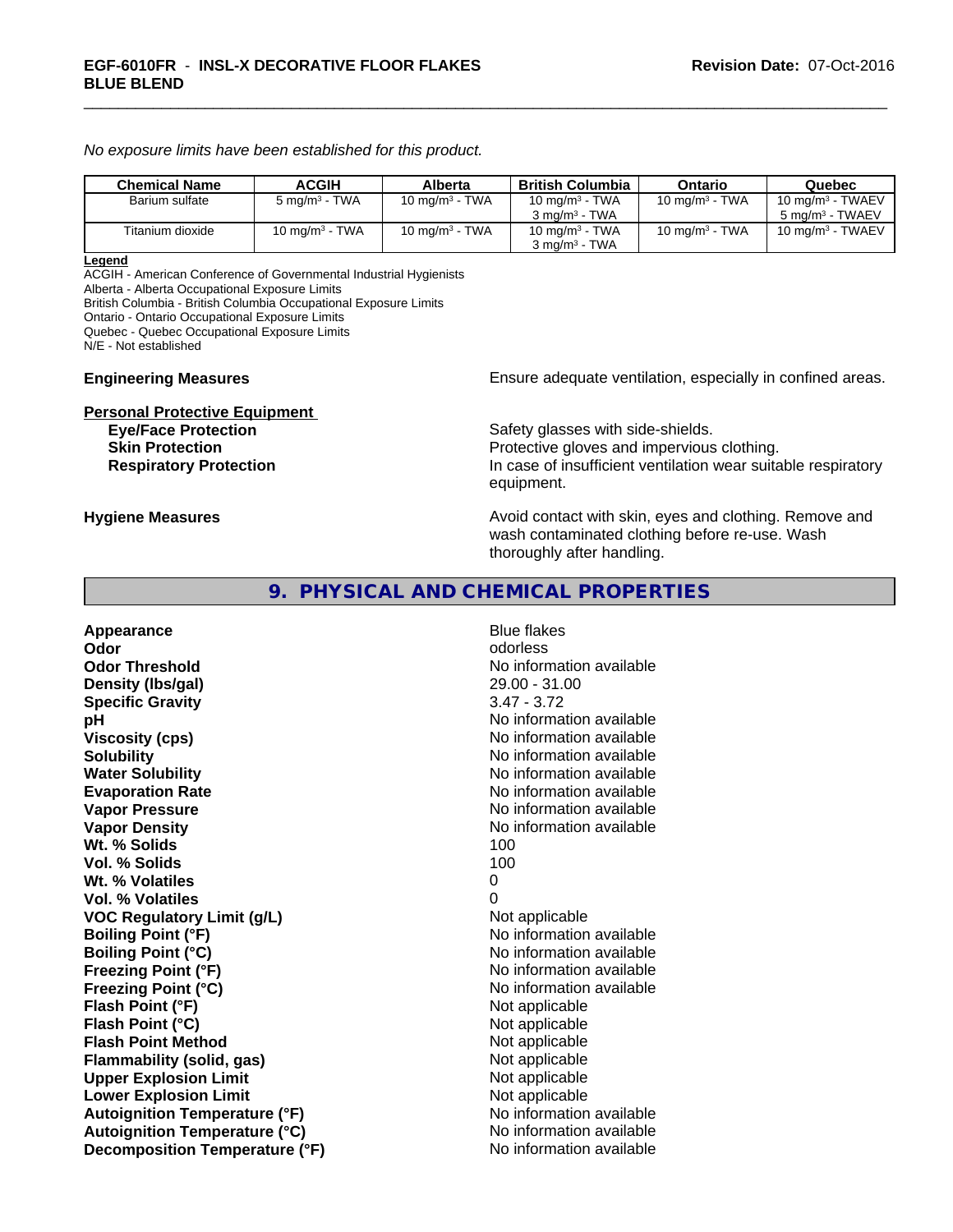**Decomposition Temperature (°C)**<br> **Partition Coefficient (n-octanol/water)** No information available **Partition Coefficient (n-octanol/water)** 

# **10. STABILITY AND REACTIVITY**

| <b>Reactivity</b>                         | Not Applicable                           |
|-------------------------------------------|------------------------------------------|
| <b>Chemical Stability</b>                 | Stable under normal conditions.          |
| <b>Conditions To Avoid</b>                | No information available.                |
| <b>Incompatible Materials</b>             | No materials to be especially mentioned. |
| <b>Hazardous Decomposition Products</b>   | None under normal use.                   |
| <b>Possibility Of Hazardous Reactions</b> | None under normal conditions of use.     |

# **11. TOXICOLOGICAL INFORMATION**

#### **Product Information Information on likely routes of exposure**

**Acute Toxicity Product Information** 

**Principal Routes of Exposure Exposure** Eye contact, skin contact and inhalation.

**Information on toxicological effects**

**Symptoms** No information available

#### **Delayed and immediate effects as well as chronic effects from short and long-term exposure**

**Eye contact Execution Skin contact** May cause slight irritation<br> **Skin contact** Contact Contact Contact Contact Contact Contact Contact Contact Contact Contact Contact Contact Conta

**Neurological Effects** Noinformation available. **Mutagenic Effects Mutagenic Effects No information available. Reproductive Effects No information available. Developmental Effects No information available.**<br> **Paraet Organ Effects No information available. Target Organ Effects**<br> **STOT - single exposure**<br>
STOT - single exposure<br>
No information available. **STOT** - single exposure **STOT** - **repeated exposure** *CON* **Other adverse effects** No information available. **Aspiration Hazard Aspiration Hazard No information available.** 

Substance may cause slight skin irritation. Prolonged or repeated contact may dry skin and cause irritation. **Inhalation** May cause irritation of respiratory tract. **Ingestion Ingestion Ingestion may cause gastrointestinal irritation, nausea,** vomiting and diarrhea.

**Sensitization:** No information available.

**Numerical measures of toxicity**

**The following values are calculated based on chapter 3.1 of the GHS document**

| <b>ATEmix (oral)</b>                 | 627 mg/kg  |
|--------------------------------------|------------|
| <b>ATEmix (inhalation-dust/mist)</b> | 1.9 $mg/L$ |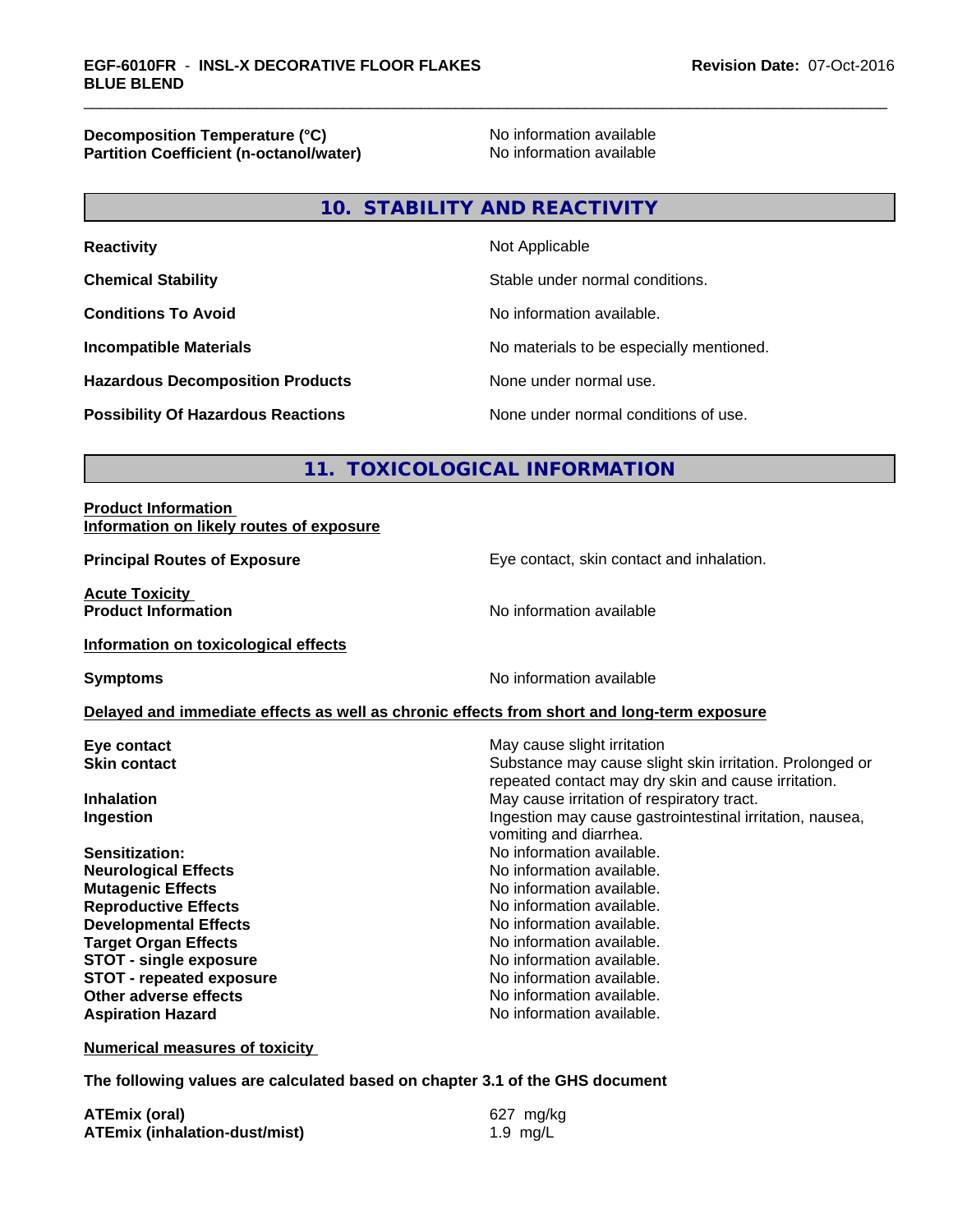#### **Component**

Barium sulfate LD50 Oral: > 5,000 g/kg (Rat) vendor data Titanium dioxide LD50 Oral: > 10000 mg/kg (Rat)

#### **Chronic Toxicity**

#### **Carcinogenicity**

*The information below indicateswhether each agency has listed any ingredient as a carcinogen:.*

| <b>Chemical Name</b> | <b>IARC</b>                     | <b>NTP</b> |
|----------------------|---------------------------------|------------|
|                      | 2Β<br>Possible Human Carcinogen |            |
| dioxide<br>Fitanium  |                                 |            |

• Although IARC has classified titanium dioxide as possibly carcinogenic to humans (2B), their summary concludes: "No significant exposure to titanium dioxide is thought to occur during the use of products in which titanium dioxide is bound to other materials, such as paint."

#### **Legend**

IARC - International Agency for Research on Cancer NTP - National Toxicity Program OSHA - Occupational Safety & Health Administration

**12. ECOLOGICAL INFORMATION**

#### **Ecotoxicity Effects**

The environmental impact of this product has not been fully investigated.

#### **Product Information**

#### **Acute Toxicity to Fish**

No information available

#### **Acute Toxicity to Aquatic Invertebrates**

No information available

#### **Acute Toxicity to Aquatic Plants**

No information available

#### **Persistence / Degradability**

No information available.

#### **Bioaccumulation / Accumulation**

No information available.

#### **Mobility in Environmental Media**

No information available.

#### **Ozone**

No information available

#### **Component**

**Acute Toxicity to Fish**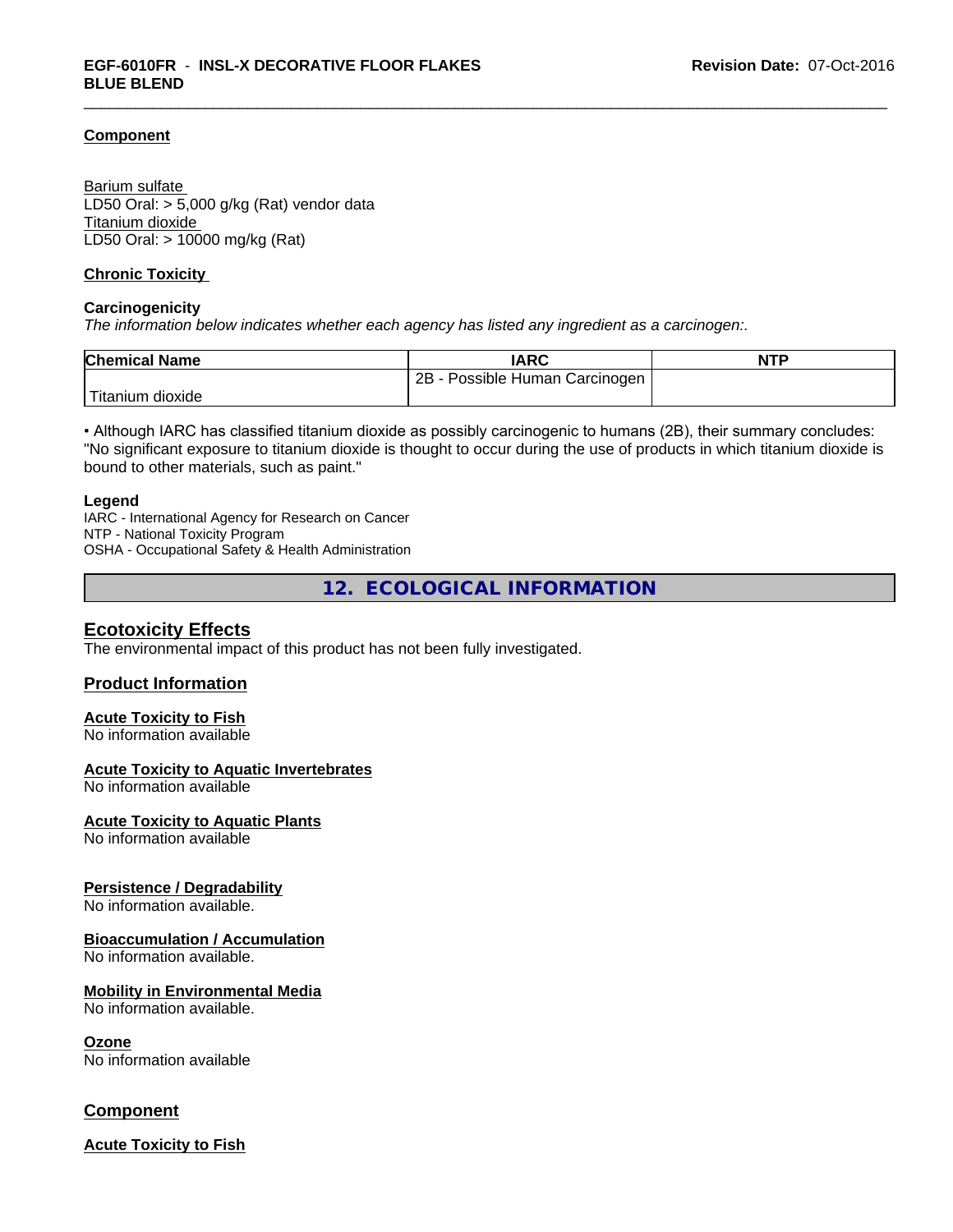# Titanium dioxide

 $LC50:$  > 1000 mg/L (Fathead Minnow - 96 hr.)

#### **Acute Toxicity to Aquatic Invertebrates**

No information available

#### **Acute Toxicity to Aquatic Plants**

No information available

# **13. DISPOSAL CONSIDERATIONS**

**Waste Disposal Method Dispose of in accordance with federal, state, provincial,** and local regulations. Local requirements may vary, consult your sanitation department or state-designated environmental protection agency for more disposal options.

# **14. TRANSPORT INFORMATION**

**TDG** Not regulated

**ICAO / IATA** Not regulated

**IMDG / IMO** Not regulated

# **15. REGULATORY INFORMATION**

# **International Inventories**

| <b>TSCA: United States</b> | Yes - All components are listed or exempt. |
|----------------------------|--------------------------------------------|
| <b>DSL: Canada</b>         | Yes - All components are listed or exempt. |

# **National Pollutant Release Inventory (NPRI)**

#### **NPRI Parts 1- 4**

This product contains the following Parts 1-4 NPRI chemicals:

*None*

**NPRI Part 5** This product contains the following NPRI Part 5 Chemicals:

*None*

#### **WHMIS Regulatory Status**

This product has been classified in accordance with the hazard criteria of the Hazardous Products Regulations (HPR) and the SDS contains all the information required by the HPR.